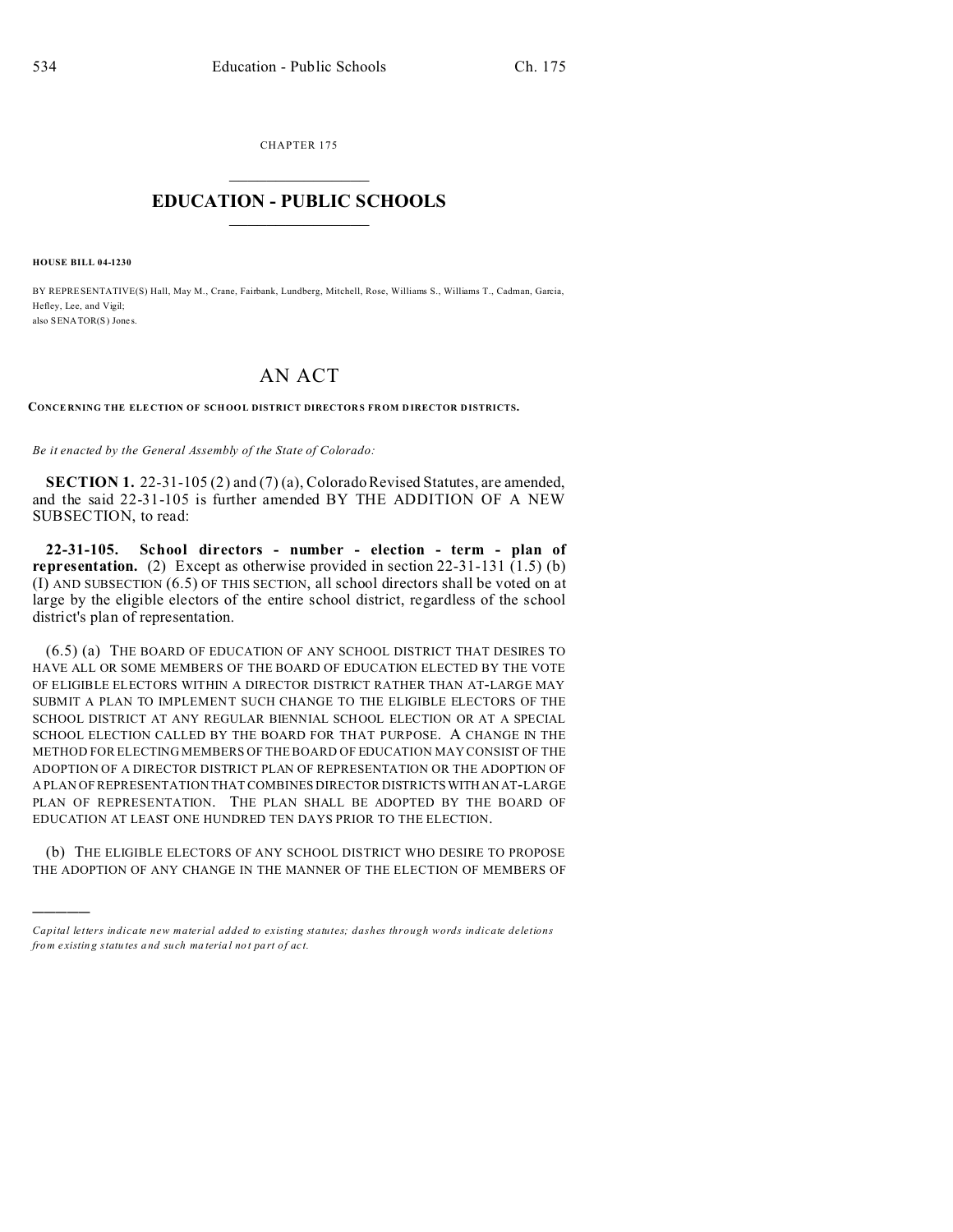THE BOARD OF EDUCATION SPECIFIED IN PARAGRAPH (a) OF THIS SUBSECTION (6.5) MAY PETITION THE BOARD OF EDUCATION OF THE SCHOOL DISTRICT TO SUBMIT A PLAN TO IMPLEMENT THE CHANGE TO THE ELIGIBLE ELECTORS OF THE DISTRICT AT ANY REGULAR BIENNIAL SCHOOL ELECTION. THE PETITION SHALL BE SIGNED BY AT LEAST FIVE PERCENT OF THE ELIGIBLE ELECTORS OF THE SCHOOL DISTRICT, AND THE PROPOSED PLAN OF ELECTION SHALL BE ATTACHED THERETO. THE PETITION, TOGETHER WITH THE PROPOSED PLAN, SHALL BE SUBMITTED TO THE SECRETARY OF THE BOARD OF EDUCATION OF THE SCHOOL DISTRICT AT LEAST ONE HUNDRED TEN DAYS PRIOR TO THE ELECTION. IF THE PLAN MEETS STATUTORY REQUIREMENTS, THE BOARD OF EDUCATION SHALL SUBMIT THE PLAN TO THE ELIGIBLE ELECTORS OF THE SCHOOL DISTRICT AT THE NEXT REGULAR BIENNIAL SCHOOL ELECTION.

(c) A PLAN OF ELECTION DEVELOPED PURSUANT TO PARAGRAPH (a) OR (b) OF THIS SUBSECTION (6.5) SHALL BE SUBJECT TO THE SPECIFICATIONS PRESCRIBED IN SECTION 22-31-109.

(d) THE SECRETARY OF THE BOARD OF EDUCATION SHALL CAUSE NOTICE TO BE GIVEN ON THE QUESTION OF WHETHER THE EXISTING PLAN OF REPRESENTATION SHALL BE REPLACED BY THE PLAN OF REPRESENTATION PROPOSED IN THE MANNER PROVIDED IN PARAGRAPH (a) OR (b) OF THIS SUBSECTION (6.5), PURSUANT TO SECTION 1-5-205, C.R.S., WHICH SHALL INCLUDE NOTICE THAT THE PLAN OF ELECTION IS AVAILABLE AT THE ADMINISTRATION OFFICES OF THE SCHOOL DISTRICT FOR PUBLIC INSPECTION DURING REASONABLE BUSINESS HOURS.

(e) THE BALLOT SHALL CONTAIN THE WORDS "FOR THE PROPOSED ELECTION OF DIRECTORS BY THE ELECTORS OF A DIRECTOR DISTRICT" AND "AGAINST THE PROPOSED ELECTION OF DIRECTORS BY THE ELECTORS OF A DIRECTOR DISTRICT". OTHERWISE, THE BALLOTS AND ELECTION PROCEDURES SHALL BE, AS NEARLY AS PRACTICABLE, AS PRESCRIBED FOR A REGULAR BIENNIAL SCHOOL ELECTION.

(f) IF A MAJORITY OF THE VOTES CAST AT THE ELECTION ARE FOR THE PROPOSED PLAN OF ELECTION, THE PLAN SHALL BECOME EFFECTIVE UPON THE SURVEY OF ELECTION RETURNS; BUT NO PLAN OF ELECTION SHALL TERMINATE THE OFFICE OF ANY SCHOOL DIRECTOR ELECTED AT OR PRIOR TO THE ELECTION AT WHICH THE PLAN IS SUBMITTED. THE PLAN SHALL BE EFFECTIVE AFTER THE ELECTION FOR SUBSEQUENT VACANCIES AND THE ELECTION OF SCHOOL DIRECTORS AT ANY SUBSEQUENT REGULAR BIENNIAL SCHOOL ELECTION. IN THE EVENT THAT, AS A RESULT OF THE ADOPTION OF A PLAN OF REPRESENTATION, TWO OR MORE MEMBERS OF THE BOARD OF EDUCATION RESIDE IN THE SAME NEW DIRECTOR DISTRICT AND THE OFFICE OF ANY ONE OF THE MEMBERS THEREAFTER BECOMES VACANT, THE VACANCY SHALL BE FILLED BY THE APPOINTMENT OF AN ELIGIBLE ELECTOR RESIDING IN A DIRECTOR DISTRICT THAT DOES NOT AT THAT TIME HAVE A REPRESENTATIVE ON THE BOARD OF EDUCATION. IF THE MAJORITY OF THE VOTES CAST AT THE ELECTION ARE AGAINST THE PROPOSED PLAN OF ELECTION, THE SCHOOL DIRECTORS OF THE DISTRICT SHALL CONTINUE TO BE ELECTED OR APPOINTED AS PROVIDED UNDER THE EXISTING PLAN OF ELECTION, EXCEPT AS OTHERWISE PROVIDED IN SECTION 22-31-110.

(7) (a) A resolution by a board of education of a school district or a petition of the eligible electors of a school district may propose any of the issues specified in subsections (3) to  $(6)$  (6.5) of this section for consideration in one election.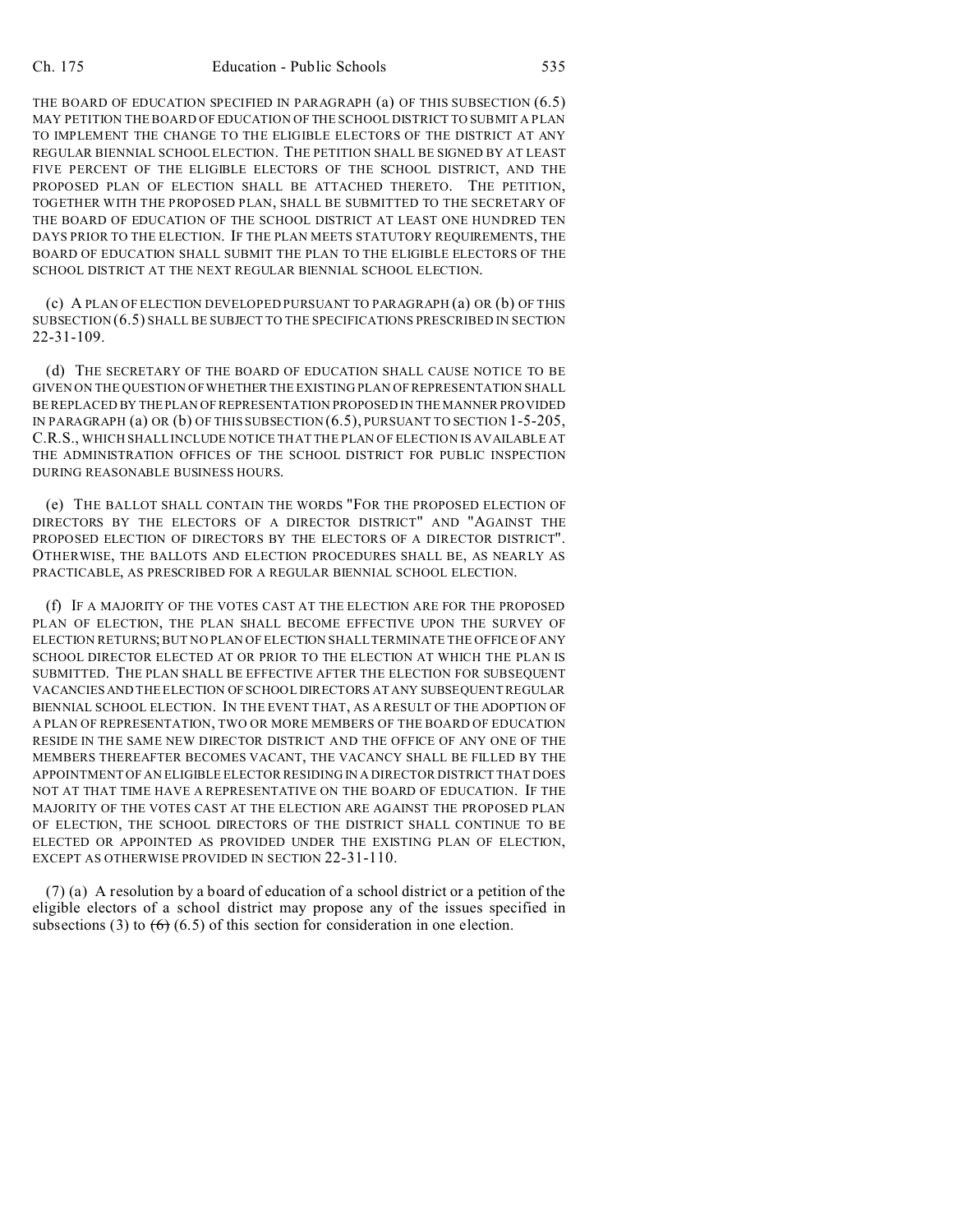**SECTION 2.** 22-31-109, Colorado Revised Statutes, is amended to read:

**22-31-109. Specifications for director districts.** (1) EXCEPT FOR DIRECTOR DISTRICTS ESTABLISHED PURSUANT TO SECTION 22-31-131, in school districts having a director district plan of representation or a combined director district and at-large plan of representation WHERE ALL MEMBERS OF THE BOARD OF EDUCATION ARE VOTED ON BY THE ELIGIBLE ELECTORS OF THE ENTIRE SCHOOL DISTRICT:

(a) At least one member of the board of education of the school district shall be elected from each of the director districts.

(b) Director districts shall be contiguous, compact, and as nearly equal in population as possible.

(c) The Director districts shall be not less than five nor more than seven in number.

(2) IN SCHOOL DISTRICTS HAVING A DIRECTOR DISTRICT PLAN OF REPRESENTATION OR A COMBINED DIRECTOR DISTRICT AND AT-LARGEPLAN OFREPRESENTATION WHERE SOME OR ALL OF THE MEMBERS OF THE BOARD OF EDUCATION ARE VOTED ON BY THE ELIGIBLE ELECTORS OF A DIRECTOR DISTRICT:

(a) AT LEAST ONE MEMBER OF THE BOARD OF EDUCATION OF THE SCHOOL DISTRICT SHALL BE ELECTED FROM EACH OF THE DIRECTOR DISTRICTS.

(b) DIRECTOR DISTRICTS SHALL BE CONTIGUOUS, COMPACT, AND COMPOSED OF WHOLE PRECINCTS AS ESTABLISHED, PURSUANT TO SECTION 1-5-101, C.R.S., BY THE CLERK OF THE COUNTY IN WHICH THE PRECINCT IS LOCATED.

(c) DIRECTOR DISTRICTS SHALL BE AS NEARLY EQUAL IN POPULATION AS POSSIBLE, BASED UPON THE MOST RECENT FEDERAL CENSUS OF THE UNITED STATES, MINUS THE NUMBER OF PERSONS SERVING A SENTENCE OF DETENTION OR CONFINEMENT IN ANY CORRECTIONAL FACILITY LOCATED IN A DIRECTOR DISTRICT, AS INDICATED IN THE STATISTICAL REPORT OF THE DEPARTMENT OF CORRECTIONS FOR THE MOST RECENT FISCAL YEAR.

(d) DIRECTOR DISTRICTS SHALL BE NOT LESS THAN FIVE NOR MORE THAN SEVEN IN NUMBER.

**SECTION 3.** 22-31-110 (1) (b), Colorado Revised Statutes, is amended to read:

**22-31-110. Changes in director districts.** (1) (b) (I) The provisions of this section shall not apply to any school district coterminous with a city and county. The director districts for any such school district shall be established as provided in section 22-31-131.

(II) NOTWITHSTANDING THE OTHER PROVISIONS OF THIS SECTION, FOR SCHOOL DISTRICTS IN WHICH MEMBERS OF THE BOARD OF EDUCATION ARE VOTED ON BY ELIGIBLE ELECTORS OF A DIRECTOR DISTRICT, NOT LATER THAN MARCH 1 OF THE YEAR FOLLOWING THE YEAR IN WHICH THE ELECTION IS CONDUCTED PURSUANT TO SECTION 22-31-105 (6.5), NOT LATER THAN MARCH 1, 2012, AND NOT LATER THAN MARCH1 EVERY TENTH YEAR THEREAFTER, THE BOARD OF EDUCATION OF EACH SUCH